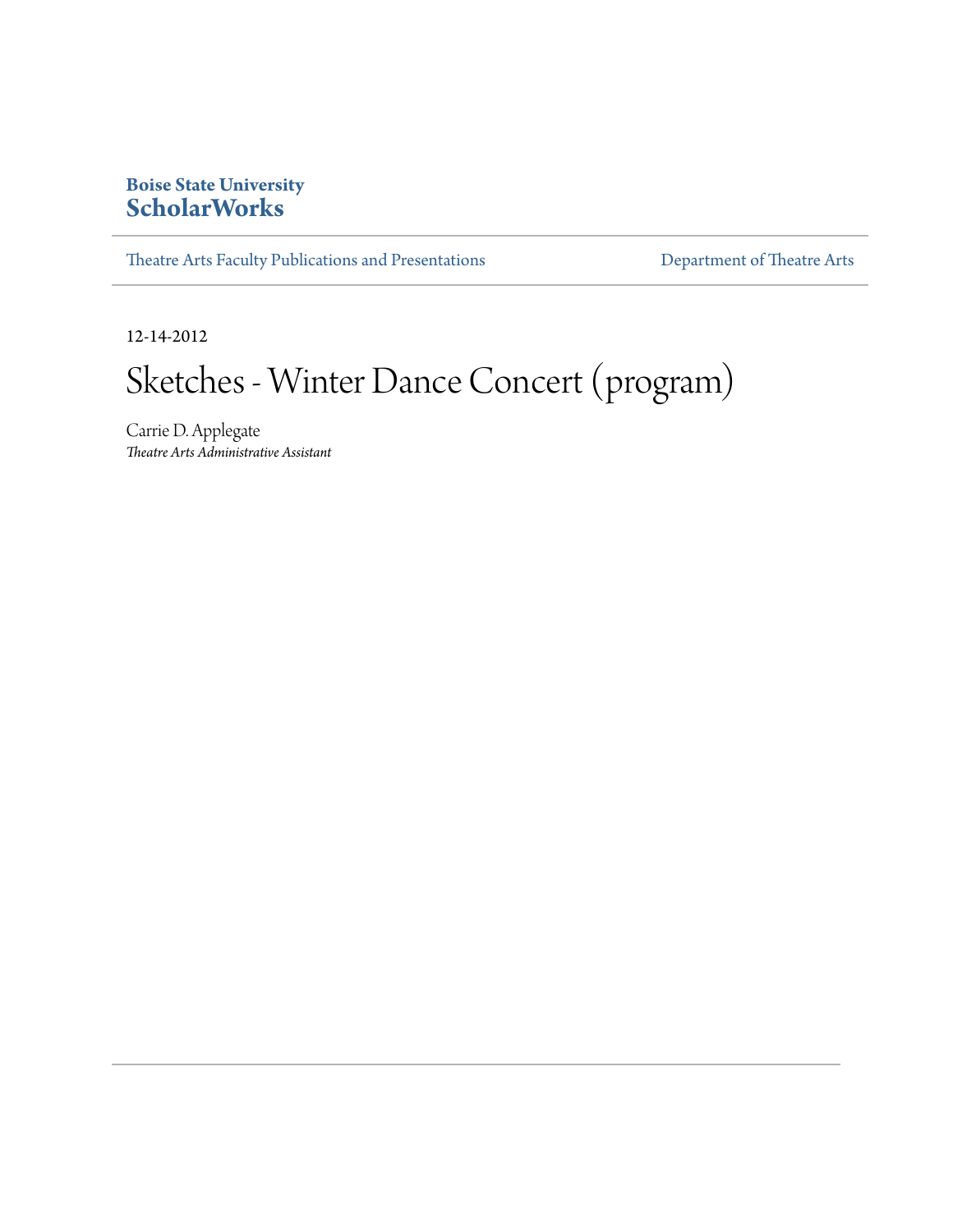Upcoming Dance Events:

Focus Dance Ensemble- Friday and Saturday January 4-5, 2013 at 7:30, Danny Peterson Theatre, Morrison Center for the Performing Arts Idaho Dance Theatre- January 24-27, 2013 BSU Special Events Center, for Ticket information go to www.idahodancetheatre.org, 331-9592

Boise State University Departments of Theatre Arts and Music present:

## Thoroughly Modern Millie

Book by Richard Morris & Dick Scanlan, New Music by Jeanine Tesori, New Lyrics by Dick Scanlan March 14-17, 2013 Morrison Center for the Performing Arts



Fri, Dec 14 at 7:30pm Sat, Dec 15 at 2pm & 7:30pm Danny Peterson Theatre, Morrison Center Presented by the Boise State University Theatre Arts Department